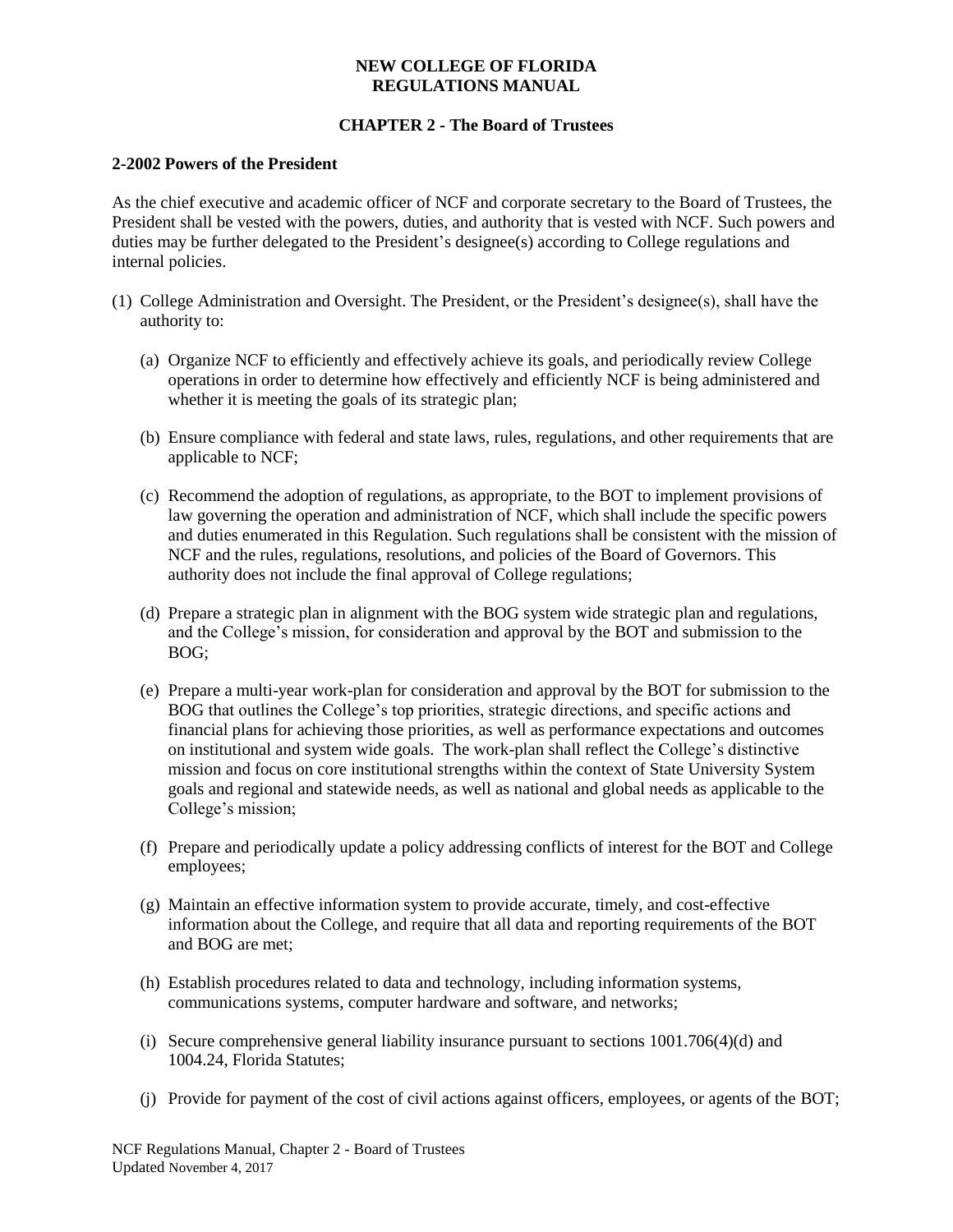- (k) Govern traffic on the grounds of the College and in other areas in accordance with law and any mutual aid agreements entered into with other law enforcement agencies;
- (l) Establish the program for campus safety and emergency preparedness, including safety and security measures for College personnel, students, and campus visitors;
- (m) Close all or portions of the College campus and cease normal operations and services in the event of an emergency, when, in the President's judgment, such action would protect the safety, health and welfare of the College faculty, students and staff, and the College facilities and grounds. In exercising this authority, the President is authorized to determine and assign those employees who are required to provide essential services;
- (n) Consult with the Chancellor of the State University System prior to recommending any acquisition, establishment, reclassification, relocation, or closure of additional campuses or special purpose centers to the BOT; and
- (o) Consult with the BOT in a timely manner on any matters appropriate to its policy-making and fiduciary functions.
- (2) Academic Programs and Student Affairs. The President, or the President's designee(s), shall have the authority to:
	- (a) Propose for adoption by the BOT, as appropriate, College regulations or policies in areas including, but not limited to:
		- 1. Establishment and termination of undergraduate and master's-level degree programs within the approved role and scope of NCF;
		- 2. Articulation and access;
		- 3. Admissions and enrollment of students;
		- 4. Minimum academic performance standards for the award of a degree;
		- 5. Student financial assistance;
		- 6. Student activities and organizations;
		- 7. Student records and reports;
		- 8. Anti-hazing, related penalties, and program for enforcement;
		- 9. Reasonable accommodation of religious observances;
		- 10. Textbook and instructional materials affordability; and
		- 11. Uniform Student Code of Conduct and related penalties.
	- (b) Develop, approve, and implement non-degree, including non-college credit, granting educational programs of the College;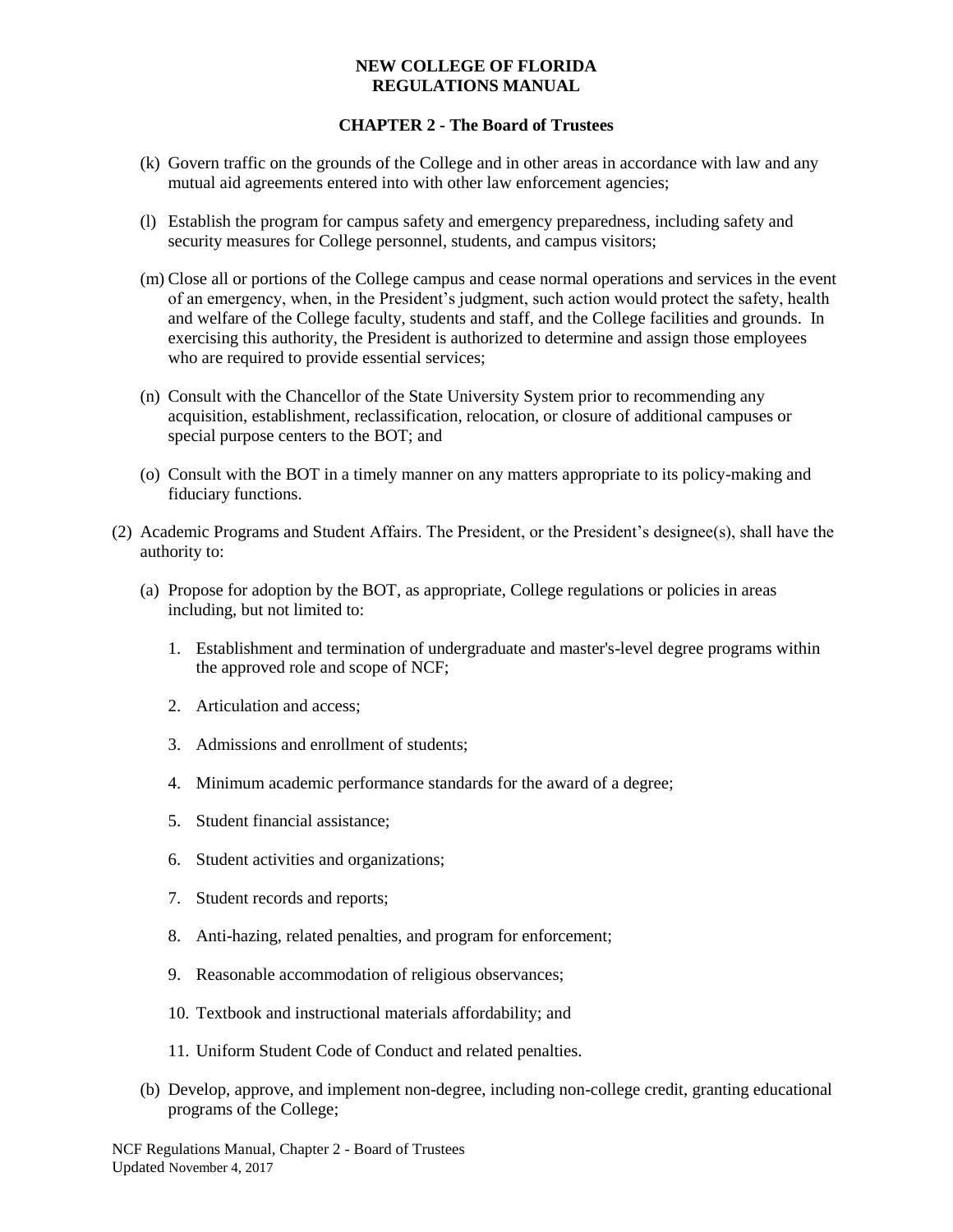- (c) Award degrees;
- (d) Develop, approve, and enter into agreements for student exchange programs that involve students at NCF and students in other postsecondary educational institutions. Including without limitation those programs that are ancillary to the degree and non-degree, including non-college credit, granting programs of the College;
- (e) Establish the internal academic calendar of NCF within general guidelines of the BOG;
- (f) Establish a committee to periodically review and evaluate the student disciplinary system. At least one-half of the members of the committee shall be students appointed in consultation with the president of the student government association;
- (g) Approve the internal procedures of student government organizations, including purchasing, contracting, and budgetary review;
- (h) Approve the establishment of an educational research center for child development in accordance with the provisions of Chapter 1011.48, Florida Statutes; and
- (i) Administer NCF's program of intercollegiate athletics.
- (3) Personnel. The President, or the President's designee(s), shall have the authority to:
	- (a) Establish and implement policies and procedures to recruit, appoint, transfer, promote, compensate, evaluate, reward, demote, discipline, and remove personnel, within law and rules and resolutions of the BOG and in accordance with rules or policies approved by the BOT;
	- (b) Consult with the chair of the BOT, or other trustee designee, on the hiring, dismissal, and compensation of any person to serve in a Vice President capacity or other executive direct report position to the President or the BOT. The following positions shall have a reporting relationship to the BOT in addition to reporting to the President: the General Counsel, the Chief Audit Executive, and the Chief Compliance Officer. The President will consult with the Chair of the BOT to review the positions covered by this section, and amend the list based on the mission and strategic priorities of the College;
	- (c) Approve travel in accordance with Chapter 112.061, Florida Statutes; and
	- (d) Serve as the College's representative with regard to administering collective bargaining matters; appoint members to the collective bargaining teams to negotiate agreements on behalf of the BOT; and execute on behalf of the BOT final agreements approved by the BOT after ratification by collective bargaining units.
- (4) Financial Matters. The President, or the President's designee(s), shall have the authority to:
	- (a) Keep the BOT apprised of the financial condition of the College and any direct support organizations certified by the BOT or affiliated organizations subject to the oversight of the BOT;
	- (b) Prepare a budget request, including a request for fixed capital outlay, and an operating budget for approval by the BOT;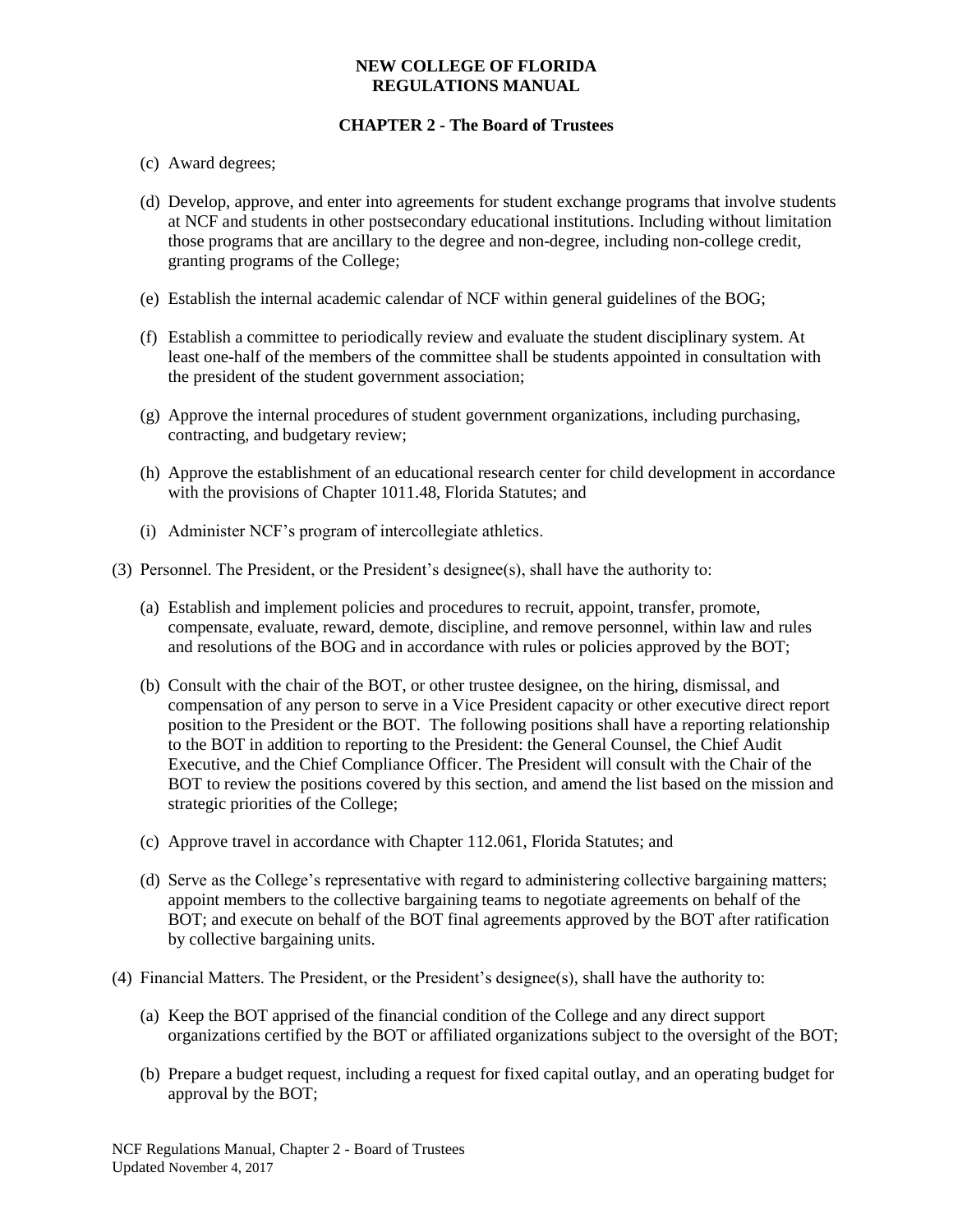- (c) Recommend to the BOT a schedule of tuition and fees to be charged by NCF, according to Chapter 1009.24, Florida Statutes, and the rules and resolutions of the BOG;
- (d) Recommend to the BOT a regulation for the waiver for tuition and fees pursuant to law and regulations established by the BOG;
- (e) Account for expenditures of all state, local, federal, and other funds in accordance with guidelines or regulations established by the BOG, and as provided by state or federal law;
- (f) Prepare the operating budget, in accordance with Chapter 1011.40, Florida Statutes, as prescribed by law, regulations of the BOG, policies of the BOT, and provisions of the General Appropriations Act, for approval by the BOT. The budget and each part thereof shall balance. If at any time the unencumbered balance in the education and general fund of the BOT approved operating budget falls below 5 percent (5%) the President shall provide written notification to the BOG;
- (g) Enter into agreements for, and accept, credit card payments as compensation for goods, services, tuition, and fees;
- (h) Establish policies and procedures for the performance of annual internal audits of College finances and operations. All reports generated from such audits must be submitted to the BOG after review and acceptance by the BOT;
- (i) Establish policies and procedures for the implementation of appropriate financial controls, with review by the College's internal auditor;
- (j) Sign checks to pay legal obligations of the College in accordance with Chapter 1011.42(7), Florida Statutes;
- (k) Perform banking transactions, which authority may also be delegated to the Vice President and Assistant Vice President for Finance and Administration, the Controller, and other positions deemed by the President or senior designee reporting to the President to have responsibility for financial matters;
- (l) Employ private attorney services in consultation with the General Counsel;
- (m) Employ the services of collection agencies when deemed advisable in collecting delinquent accounts and charging off and settling accounts when uncollectible. The President will annually report the status of accounts receivable charge-offs to the BOT, which may be provided through the College's financial statements or reports; and
- (n) Ensure the BOT is presented with sufficient information for prudent decision-making for projects subject to the BOG Debt Management Guidelines and Public-Private Partnership Guidelines, and College guidelines.
- (5) Property and Procurement. The President, or the President's designee(s), shall have the authority to: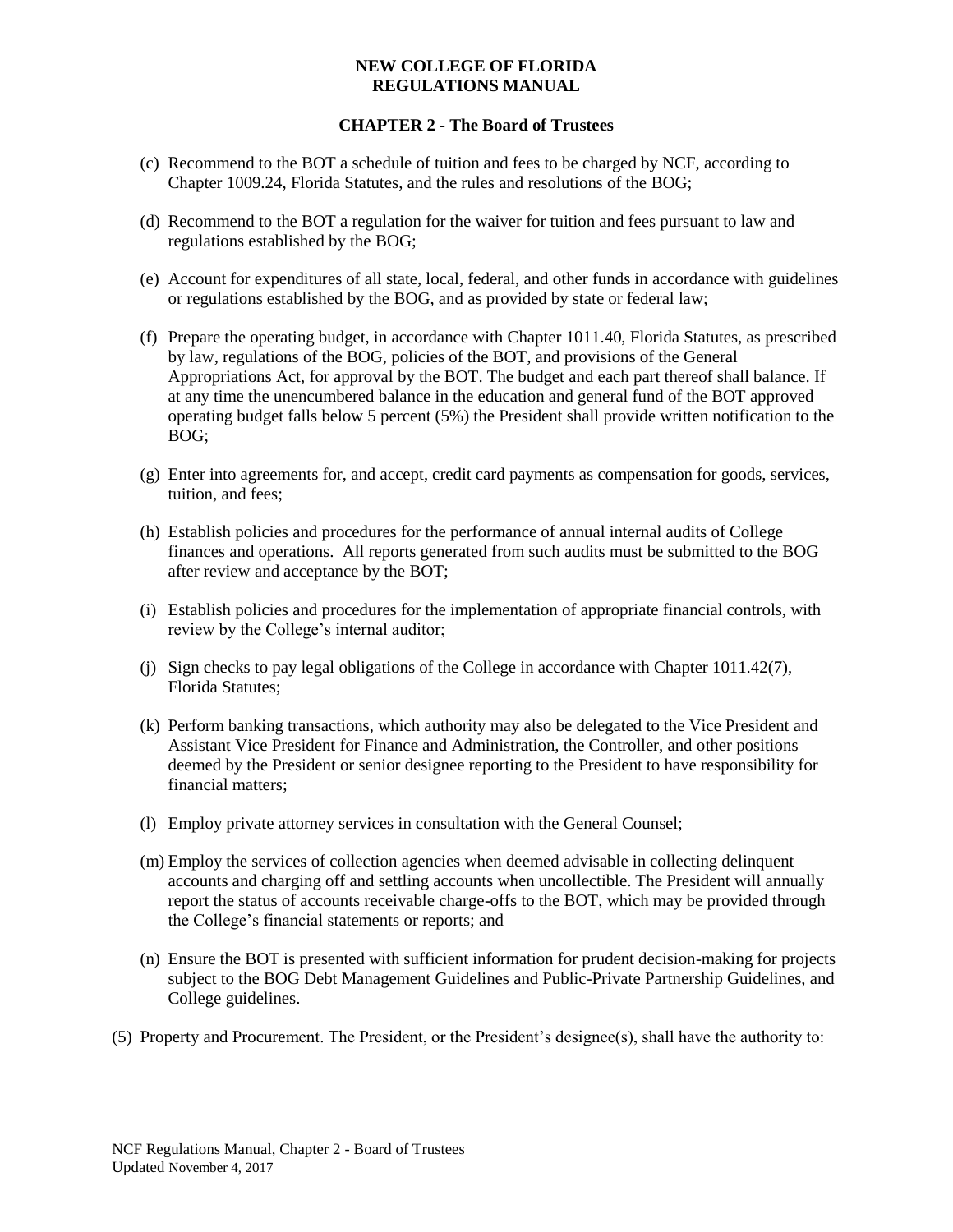- (a) Administer a program for the maintenance and construction of facilities pursuant to Chapter 1013, Florida Statutes; certify to the BOG or Department of Education, as requested, a project's compliance with the requirements for expenditure of Public Education Capital Outlay funds;
- (b) Act for the BOT as custodian of all College property;
- (c) Approve, execute, and administer contracts for and on behalf of the BOT for licenses; the acquisition or provision of commodities, goods, equipment, and services; leases of real and personal property; and planning and construction to be rendered to or by NCF, provided such contracts are within law and rules, regulations, and resolutions of the BOG and in conformance with policies of the BOT, and are for the implementation of approved programs of NCF. The President shall comply with the provisions of Chapter 287.055, Florida Statutes, for the procurement of professional services and may approve and execute all contracts on behalf of the BOT for planning, construction, and equipment. For the purposes of a President's contracting authority, a "continuing contract" for professional services under the provisions of Chapter 287.055, Florida Statutes, is one in which construction costs do not exceed \$2 million, or the fee for study activity does not exceed \$200,000;
- (d) In accordance with the provisions of Chapter 1013.48, Florida Statutes, approve change orders in the name of the BOT for amounts not exceeding \$100,000. All such approvals shall be for the purpose of expediting the work in progress and shall be exercised in accordance with the President's further delegation of change order approval authority to the Vice President of Finance and Administration. The President or designee may make change orders for an amount exceeding \$100,000 after consultation and approval of the chair of the BOT Finance Committee. All change orders shall be reported to the BOT and entered in to the official minutes as soon as practicable at a regular meeting of the BOT;
- (e) Regulate the use, maintenance, protection, and control of, and the imposition of charges for, College-owned or College-controlled buildings and grounds, property and equipment, name trademarks and other proprietary marks, and the financial and other resources of the College;
- (f) Adjust property records and dispose of state-owned tangible personal property in NCF's custody in accordance with procedures established by the BOT. Notwithstanding the provisions of Chapter 287.55(5), Florida Statutes, all moneys received from the disposition of state-owned tangible personal property shall be retained by NCF and disbursed for the acquisition of tangible personal property and for all necessary operating expenditures. NCF shall maintain records of the accounts into which such moneys are deposited;
- (g) Protect, develop, and transfer the work products of College personnel and other College agents and contractors, which authority shall include but not be limited to licensing, assigning, selling, leasing, or otherwise allowing the use of or conveying such work products and securing and enforcing patents, copyrights, and trademarks on such products;
- (h) In accordance with Chapter 705.18, Florida Statutes, and BOG regulations, take charge of any lost or abandoned personal property found on the College's campus or on premises owned or controlled by the College or any direct support organization thereof. If the property is not claimed by the owner within 30 days after it is found, or a longer period of time as may be deemed appropriate by the President, the President or designee shall dispose of or make use of the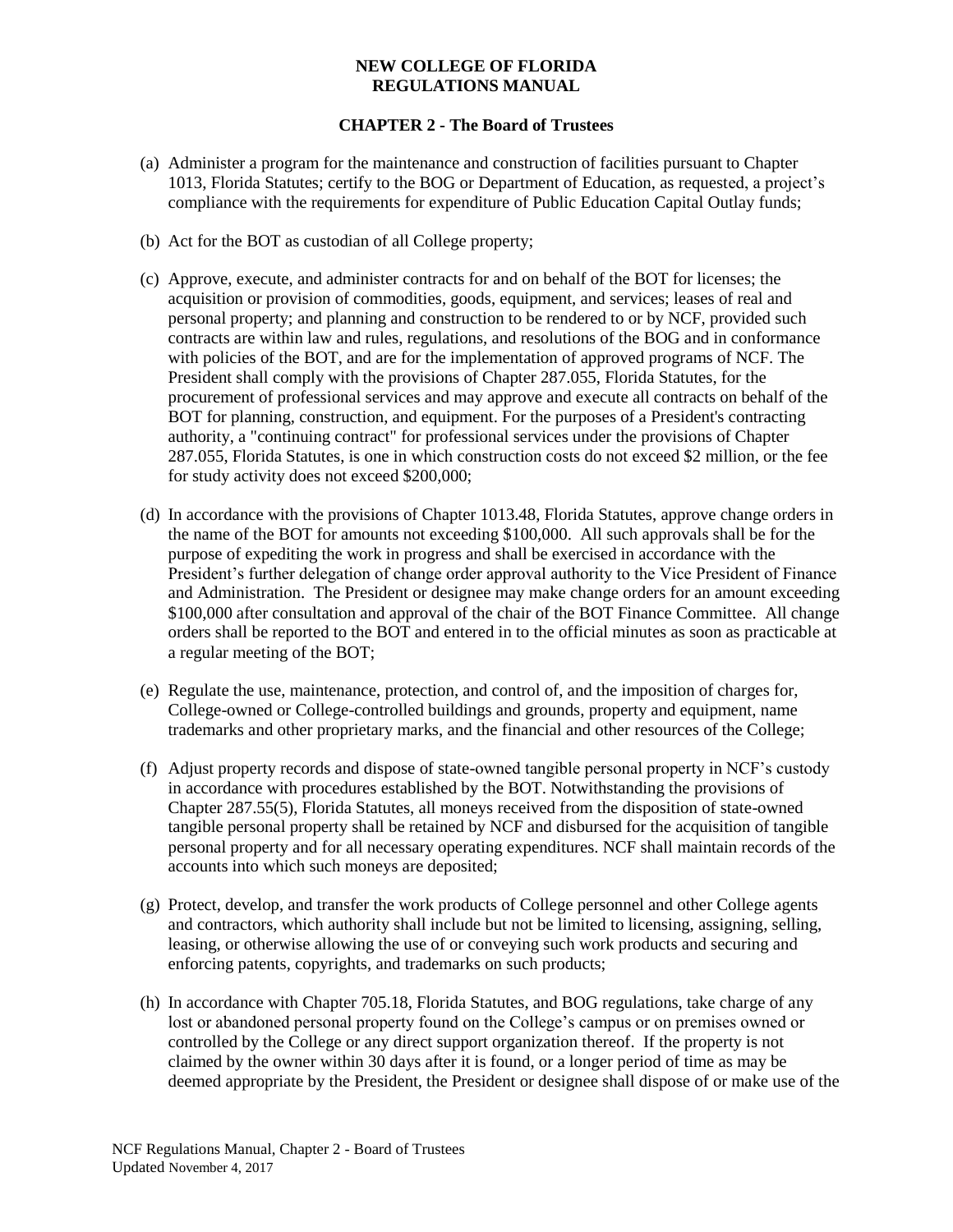# **CHAPTER 2 - The Board of Trustees**

property in accordance with established policies and procedures that best meet the needs of the College;

- (i) Prepare a campus master plan for adoption by the BOT, prepare a campus development agreement for execution by the BOT, pursuant to Chapter 1013.30, Florida Statutes, and report on progress under the Master Plan;
- (j) Recommend regulations establishing basic criteria related to procurement, including procedures and practices to be used in acquiring commodities and contractual services, in accordance with BOG regulations; and
- (k) Exercise responsibility for the fire safety and sanitation of public educational and ancillary plants.
- (6) Other Powers and Duties. In addition to the above powers and duties, the President or the President's designee(s) shall have the authority to:
	- (a) In accordance with Chapter 1004.28, Florida Statutes, and BOG regulation, recommend to the BOT for final approval, the creation and certification, as well as the decertification and dissolution, of direct support organizations, and any other affiliated organization of the College whose authorizing legislation, bylaws, or agreement with the College so requires, in order to serve the needs or further the interests of the College;
	- (b) Appoint a representative to the governing boards of each direct support organization or any other affiliated organization of the College. The President shall consult with the Chair of the BOT, or other trustee designee, prior to appointing such representatives;
	- (c) Accept gifts, grants, bequests, and devises on behalf of the College. Such authority will include the following:
		- 1. In accordance with the terms specified by the donor, to designate the purpose for which, and the location at which, the income and/or principal of a gift shall be used and to make allocations in accordance therewith; and
		- 2. To determine, consistent with any expressed intent of the donor, the purpose for which and the location at which a gift shall be used, to determine whether income and/or principal shall be used, and to make allocations and reallocation in accordance therewith, to the extent not specified by the donor of a gift.
	- (d) Establish policies regulating the administration and operation of sponsored research. The President or President's designee(s) may negotiate, enter into, and execute research contracts; solicit and accept research grants and donations; and fix and collect fees, other payments, and donations that may accrue by reason thereof. The President or President's designee(s) may negotiate, enter into, and execute contracts on a cost-reimbursement basis and may provide temporary financing of such costs prior to reimbursement from moneys on deposit in a sponsored research development fund, except as may be prohibited by law. All purchases of a division of sponsored research shall be made in accordance with the policies and procedures of the College and the purchasing regulations of the BOG; however, upon certification addressed to the President that it is necessary for the efficient or expeditious prosecution of a research project, the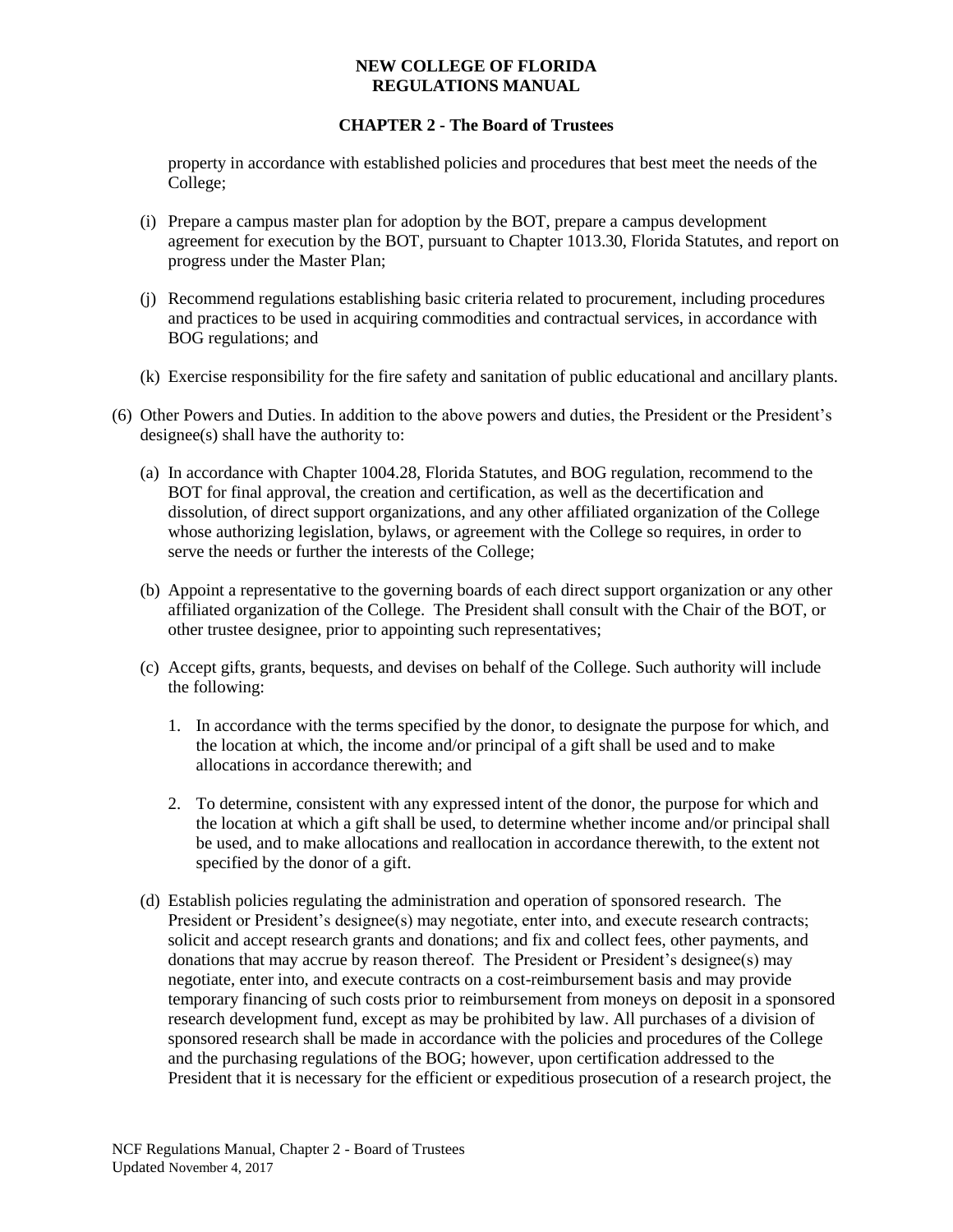# **CHAPTER 2 - The Board of Trustees**

President may exempt the purchase of material, supplies, equipment, or services for research purposes from the general purchasing requirement of Florida Statutes;

- (e) Minimize College risk and manage the College's risk management program;
- (f) Delegate Presidential authority, according to the following:
	- 1. Delegations shall be in writing, to any employee of the College who:
		- a. is a Vice President with responsibility in an area relating to the subject matter of the delegation;
		- b. is a manager with responsibility in an area relating to the subject matter of the delegation who reports directly to a position at or above the level of Vice President;
		- c. holds a position at the College that is equivalent in seniority or responsibility to a Vice President or such manager, as determined by the President; or
		- d. is deemed by the President to have appropriate capabilities.
	- 2. Delegations shall specify the date of the delegation, the name and title of the employee to whom the delegation is made, and the particular authority or portion of authority being delegated.
	- 3. A copy of the delegation shall be filed with the employee to whom the delegation is made, as well as the Vice President for Finance and Administration and the General Counsel.
	- 4. A summary table of delegations made under this Regulation shall be provided to the BOT.
	- 5. The President retains the final authority and responsibility for the administration of the College and may condition, limit, or revoke any delegated authorities at any time.
	- 6. Authorities the President reserves may not be exercised by any other person, unless expressly authorized by administrative policy or presidential directive.
- (g) Initiate and settle lawsuits and claims, and appeal adverse rulings when doing so would be in the best interests of the College, according to the following guidelines:
	- 1. For settlement of claims up to \$100,000, the President or President's designee(s) may take direct action.
	- 2. For settlement of claims greater than \$100,000, but less than \$250,000, the President or President's designee(s) may take action after consultation with the Chair of the Finance and Administration Committee or the Chair of the BOT, as appropriate.
	- 3. For claims above \$250,000, the President will consult with and seek the approval of the members of the Finance and Administration Committee, or alternatively confer with the Chair of the BOT.